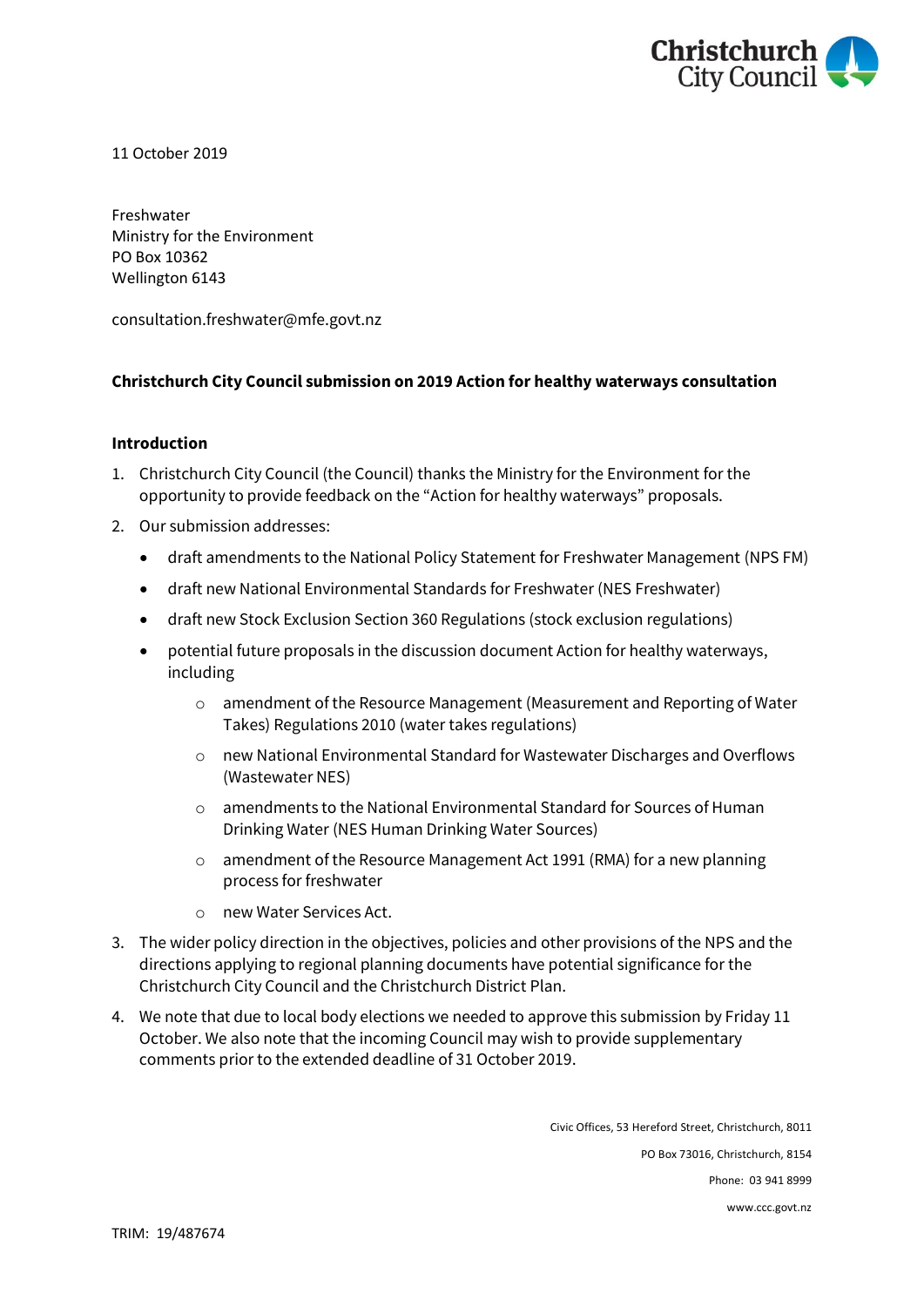### **Submission**

## *General comments*

- 5. We wholly support measures to protect our freshwater taonga and consider that the proposals go some way to achieving this, but note that there are areas for which further consideration is needed. We address these in our submission.
- 6. The proposals in this freshwater consultation are both diverse and complex. They range from changes to the NPS FM with an accompanying draft of the NPS to brief indications of new or amended regulations, and cover freshwater issues from Te Mana o Te Wai to a potential change to the water take regulations. The breadth and scope of the proposals should be accompanied by a reasonable consultation period, to enable due consideration of the implications of the proposals. Because of the timing of the consultation to coincide with local body elections, elected members and Council staff have had to undertake a somewhat truncated review of the freshwater proposals, particularly in light of other Government consultations occurring over overlapping timeframes. We strongly urge the Ministry to provide more time for future consultations, such as for a new Wastewater NES, new planning processes for freshwater in a future amendment to the RMA, a new Water Services Act, amendments to the NES for Human Drinking Water Sources and changes to water takes regulations.
- 7. We request that the Ministry carefully consider how all of the freshwater proposals will work together and how these freshwater proposals will complement other proposals such as the proposed National Policy Statement on Urban Development, proposed National Policy Statement for Highly Productive Land and the upcoming proposed National Policy Statement for Indigenous Biodiversity.
- 8. We note that although groundwater is a significant freshwater resource there is little to address contamination of groundwater in this latest freshwater consultation, other than a brief bullet point in the discussion document that mentions managing specific contaminants in sources of human drinking water as part of a future set of amendments to the NES for Human Drinking Water Sources. We have noted this deficiency in our submissions on previous freshwater consultations and had requested that this is remedied. We strongly urge that groundwater quality is addressed, as this is a freshwater resource that is too important to ignore, and that the matter includes both human health and ecosystem health.
- 9. In general, we support the overall intention of the work programme to take meaningful steps to improve water quality and the wider health and values of waterbodies. This aligns well with the Council's strategic goals and community outcomes including healthy waterways and highquality drinking water. However, many of the proposals are still very much in draft form – signalling future reviews but not providing very much detailed information. We consider that further consultation on a more complete version of a number of proposals should be undertaken before they are finalised.
- 10. We agree with the key argument that it is significantly more cost effective to prevent the degradation of waterways in the first place than to restore degraded waterways.

*PROPOSED AMENDMENTS TO NATIONAL POLICY STATEMENT FOR FRESHWATER MANAGEMENT*

### *General comments*

11. The Ministry proposes a number of amendments to the NPS FM. While we support the intent of the amendments to improve outcomes for freshwater bodies, we have some concerns with the changes, as noted below.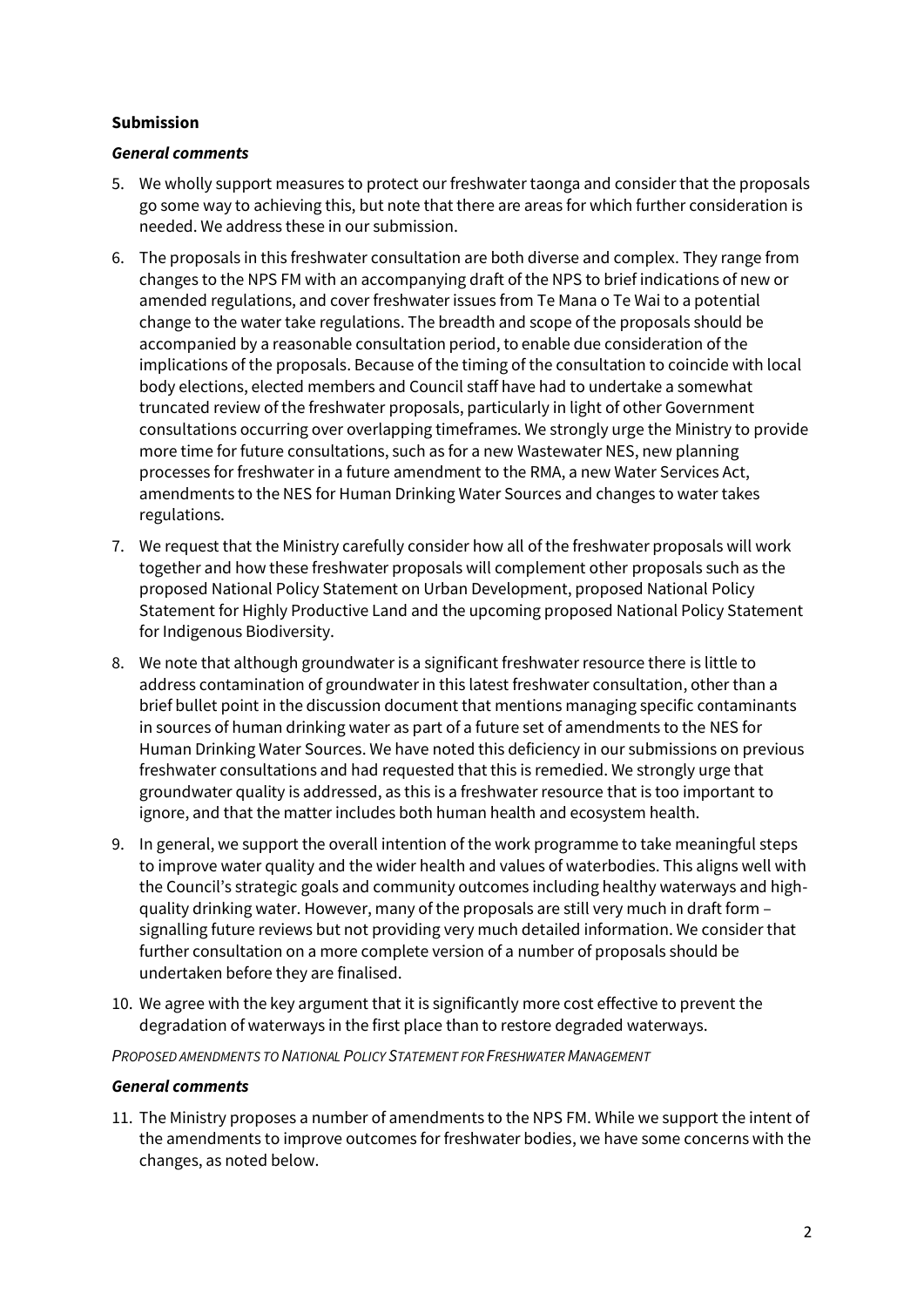- 12. We note that the NPS FM focuses on surface water. We draw the Ministry's attention to the fact that groundwater quality can influence surface water and vice versa. For example, we have seen that rising nitrate levels in shallow groundwater in parts of Christchurch are reflected in rising levels of nitrates in the springs which are the source of our rivers and streams (e.g. Avon and Heathcote Rivers). The interaction between surface water and groundwater has the potential to create significant financial impact on drinking water suppliers and their communities and needs to be considered in any analysis of costs associated with changing contamination limit requirements.
- 13. Inappropriate land use can also result in contamination of groundwater, which can impact community drinking water supplies. We recommend that objectives and policies for the protection of groundwater are comprehensively included in the suite of healthy waterways documents to reflect the integrated nature of the water cycle, and the impacts that land use has on groundwater as well as surface water.
- 14. The range of freshwater matters addressed by the NPS FM is supported. However, as currently drafted, the NPS FM lacks clarity on the environmental outcomes to be achieved. There is uncertainty and inconsistencies in the policy direction, including between the description of Te Mana o te Wai and the stated objectives and policies. This creates the potential that the nationally important environmental outcomes, the national bottom lines and the other directive policies in the NPS FM will not be achieved, nor national consistency. At the very least it will create uncertainty for the community and councils, making the implementation of the NPS FM more difficult and open to legal dispute. Our submission seeks that these matters be rectified.

## *Te Mana o Te Wai, objectives and policies*

- 15. The draft NPS FM builds on the existing NPS for Freshwater Management. Both contain objectives and policies and contain a description of the concept of Te Mana o te Wai that is relevant to the implementation of those objectives and policies. However, there are significant differences between the two documents.
- 16. Those differences include different objectives and policies, differences in the description of Te Mana o te Wai and the directions it contains, and the paramount importance now proposed to be placed on the description of Te Mana o te Wai. It is now required that the description of Te Mana o te Wai inform the interpretation of the stated objectives and policies.
- 17. Te Mana o te Wai (s. 1.5) now requires that priority is given to the health and wellbeing of water and water bodies first, then providing for essential human needs, and finally providing for other uses.

We support the intent of Te Mana o Te Wai to generally provide first for the ecosystem needs of freshwater bodies.

- 18. However, it is not clear whether the intention of the hierarchy of priorities is to require that the first priority values must be protected from all other uses, or what those values include. For example, whether they include all the values and features that a waterbody could have if unaffected by human activities. There is no definition of what the "health and wellbeing of waterbodies" means. As most human activity is likely to have some degree of adverse effects on the natural values of waterbodies, such an interpretation would leave little opportunity for water bodies to provide for the needs of people and communities.
- 19. The stated NPS FM objective (s. 2.1) contains similar, but not the same, direction in terms of priorities. However, it does not indicate the environmental outcomes that are to be achieved for particular values or uses, or clearly resolve conflicts between values or uses. The policies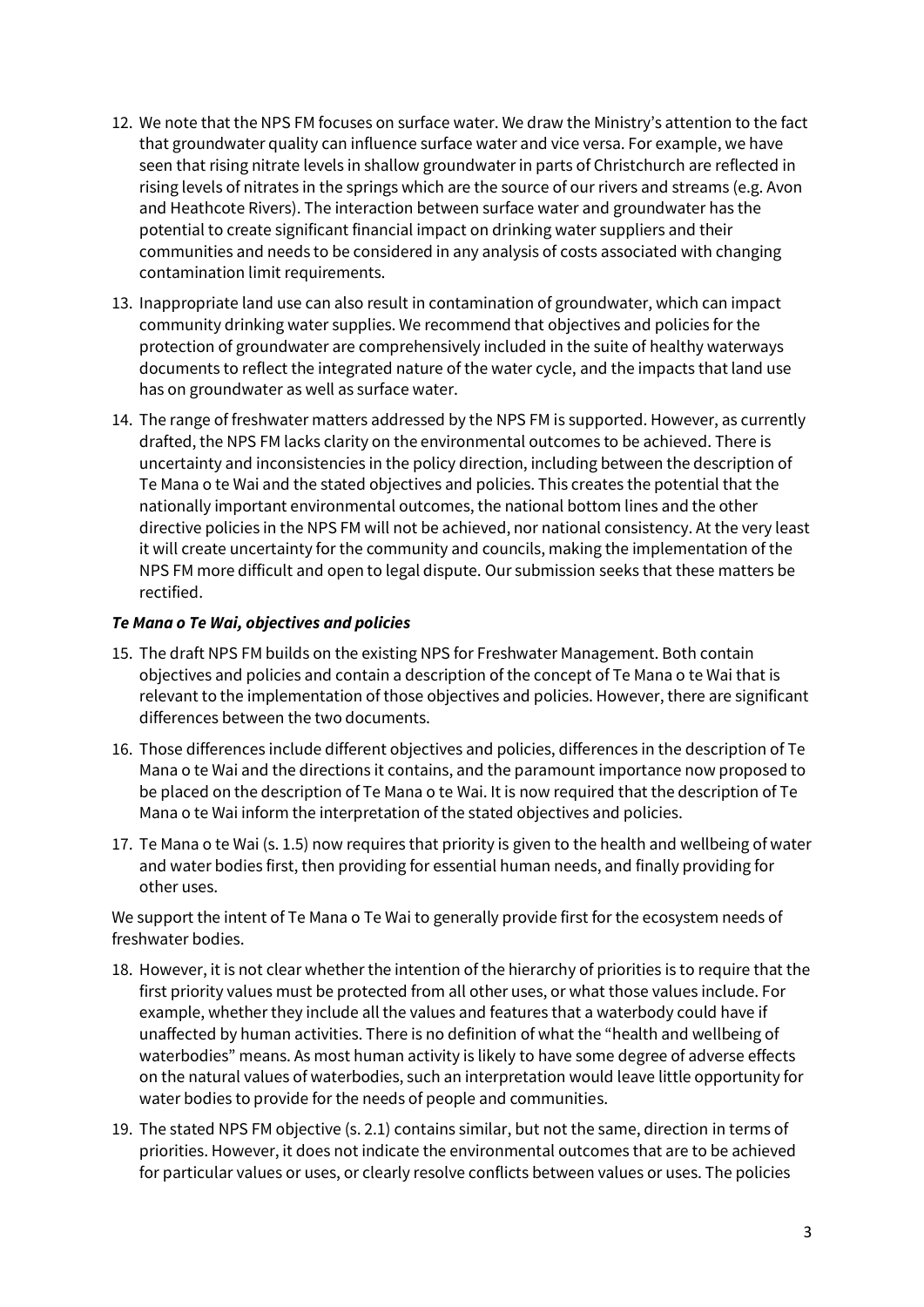that follow (s. 2.2) do identify some apparently absolute environmental outcomes that are to be achieved in all circumstances. However, there are indications in the more detailed provisions of the NPS FM itself, and in the draft NES, that at least some are not intended to be absolute outcomes.

- 20. In terms of the provisions that specifically apply to district plans that would mean, for example, no development that reduces riparian and freshwater habitats and other values, such as buildings or changing the vegetation cover close to rivers. If that were the intention, than it would be useful for the NPS FM to say so clearly.
- 21. The only direction in the draft NPS FM that would include this matter does not require such absolute protection. Rather it allows that the Council may avoid, remedy or only mitigate adverse effects of land use on waterbodies (s3.4(6)). That suggests that the values of waterbodies do not need to be protected from human activities to the absolute extent mentioned earlier. That conclusion is reinforced by the draft provisions in the proposed NES for Freshwater that require that the destruction of significant indigenous vegetation in or within 10 metres of a natural wetland be a non-complying activity, but includes exceptions for certain human activities, such as recreation and education purposes and nationally significant infrastructure, which are instead discretionary activities. Assuming this reflects the intent of the NPS FM, then that should be made clearer.
- 22. The NPS FM also needs to recognise circumstances under which high priority objectives to provide for human wellbeing might potentially supersede the health and wellbeing of the water body, for example where effects are short-term and/or can be mitigated with no net loss. In addition, the NPS FM objectives on priorities should recognise that there may be a need for transitional arrangements where the immediate protection of the health and wellbeing of waterbodies would have serious implications on critical human needs. For example, where the drinking water supply for towns comes from streams and there are no readily available alternatives, it may not be feasible to develop alternatives that achieve complete protection of the waterbodies before existing water take applications need to be renewed. The need for a phased approach is reflected in Policy 7 in respect of water takes specifically, but it should be provided for in the objectives and should be more widely applicable.
- 23. An example of more useful national direction is Objective 1 of the New Zealand Coastal Policy Statement, which sets out the attributes of the coastal environment that must be safeguarded. The five components of a healthy freshwater ecosystem set out on p.38 of the discussion document (aquatic life, habitat, water quality, water quantity, ecological processes) could form a useful starting point for the objective. Alternately, the objective could state what the anticipated outcome is for each of the compulsory values in Appendix 1A of the NPS-FM.
- 24. There is also uncertainty in the meaning of the second and third priorities, particularly where uses may fall under both priorities and where there is inconsistency between the description in Te Mana o te Wai and other NPS FM provisions.
- 25. The description in Te Mana o te Wai and the stated objective of the NPS FM contain somewhat different terms for the second priority. The former uses the term "essential human needs", while the latter uses "essential health needs of people". The former would seem to include the use of water to irrigate food crops, while that use is less clearly included in the latter.
- 26. Neither the description of Te Mana o te Wai nor the objectives, policies and other provisions define what "essential human needs/essential health needs of people" are. Nor do they identify where the line should be drawn between the use of water for essential needs and "other uses" covered by the third priority. It is unclear whether, for example, essential human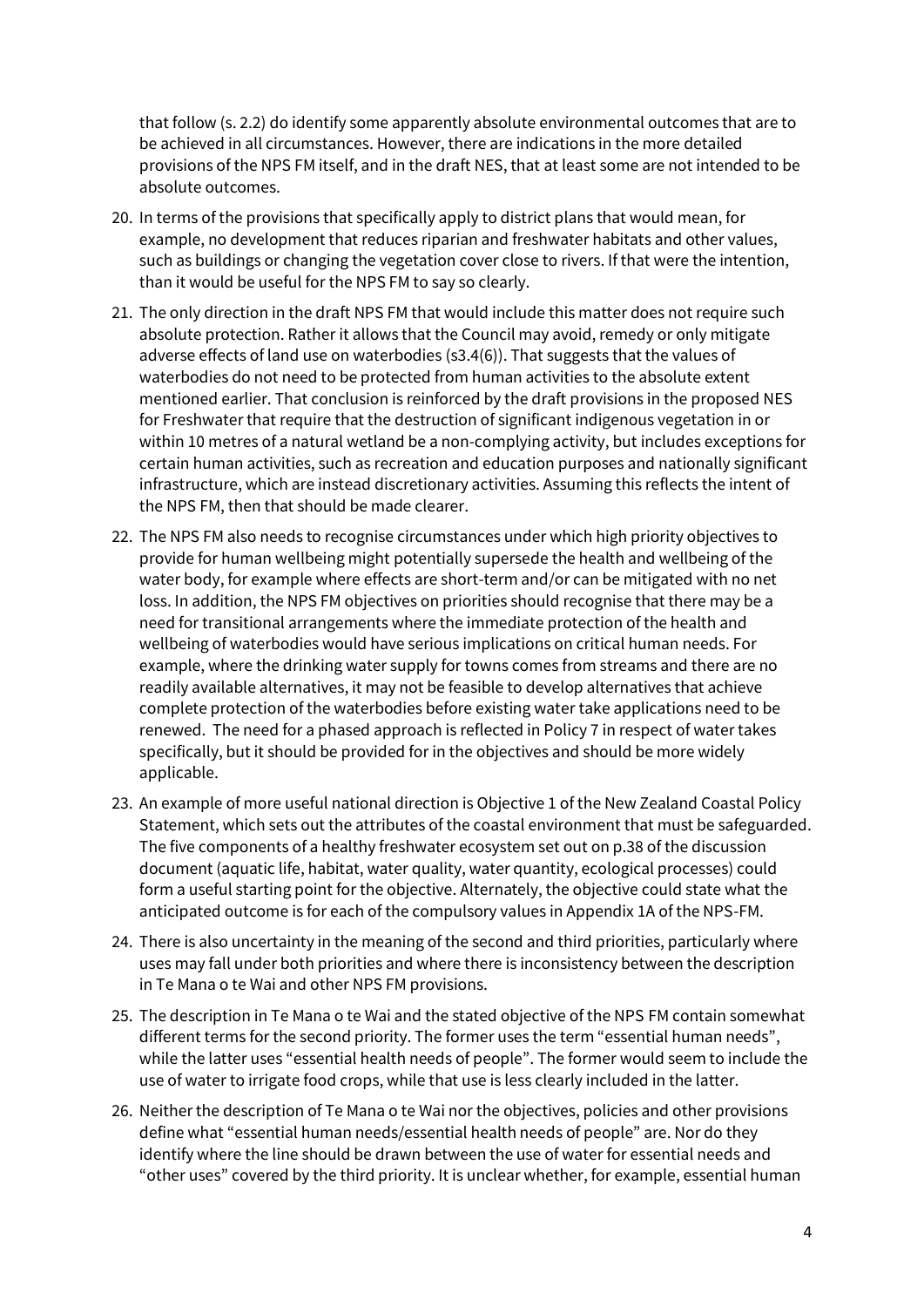needs include the use of water only for crops and stock that provide food, or whether it would include such less essential crops such as viticulture. It is also unclear whether it would include stock that are primarily intended for non-food products, such as deer farmed their velvet, but which may also ultimately provide food.

- 27. The description in Te Mana o te Wai of the third priority is "other uses", but the third priority in the stated objective is limited to the social, economic and cultural wellbeing of people and communities. These differences mean that there is uncertainty as to whether water used for recreational purposes, for example, falls into the third priority or whether, because of the objective, it would be an even lower priority than the stated third priority.
- 28. Making the situation even more complex in respect of the use of water for recreation, there are indications it may in fact be more appropriately regarded to be a second priority, as an essential human need, in some circumstances. This is supported by the existing NPS FM which includes an objective that specifically seeks to safeguard the health of people in contact with freshwater. Also, the draft NPS FM itself includes a specific policy requiring compliance with a 'national target' that specifies an increasing percentage of rivers and lakes which must be suitable for primary contact.
- 29. There are also potential difficulties in distinguishing between essential human health needs and 'economic' uses. Essential health needs of people is not defined but presumably includes drinking water. However, it's not clear if irrigating food crops would be considered an essential human health need or an economic use. It is not clear whether all food production would fall within the second priority, including that destined for export. There would be practical difficulties in applying such a distinction, particularly if the crop was for both local use and export.
- 30. It is also noted that the cultural importance of waterbodies to tangata whenua would appear to be a top priority under the NPS FM, with specific direction that the management of freshwater 'reflect' those values (refer 1.5 Fundamental Concept - Te Mana o te Wai). On this basis, it seems inappropriate to suggest that providing for those cultural values falls into the third priority. There would appear to be other values that are also important, such as that reflected in the Government's draft Biodiversity Strategy that includes objectives to connect people with nature.
- 31. These are just some of the difficulties identified with the draft NPS FM provisions. They illustrate a need for much clearer direction on the management of waterbodies.
- 32. It may be that the intention is for communities and regions to determine for themselves what this hierarchy means. That may be the purpose of the statement in the description of Te Mana o te Wai that it "may be interpreted differently by different people in different contexts", and the direction that regional policy statements must manage freshwater in a manner that gives effect to Te Mana o te Wai as described in the NPS "and understood locally" (§3.2(1)).
- 33. Given the primacy of the description of Te Mana o te Wai over the objectives and policies, this potentially means that the national bottom lines and other directive policies in the NPS do not necessarily have to be complied with if a particular region decides otherwise. There is potential for such interpretations to lead to inconsistent priorities and standards being applied to the same use of, or effects on, waterbodies in different regions throughout the country. That would significantly limit the degree to which the NPS FM would achieve consistency for nationally important environmental outcomes. If that is the intention it should be made more explicit.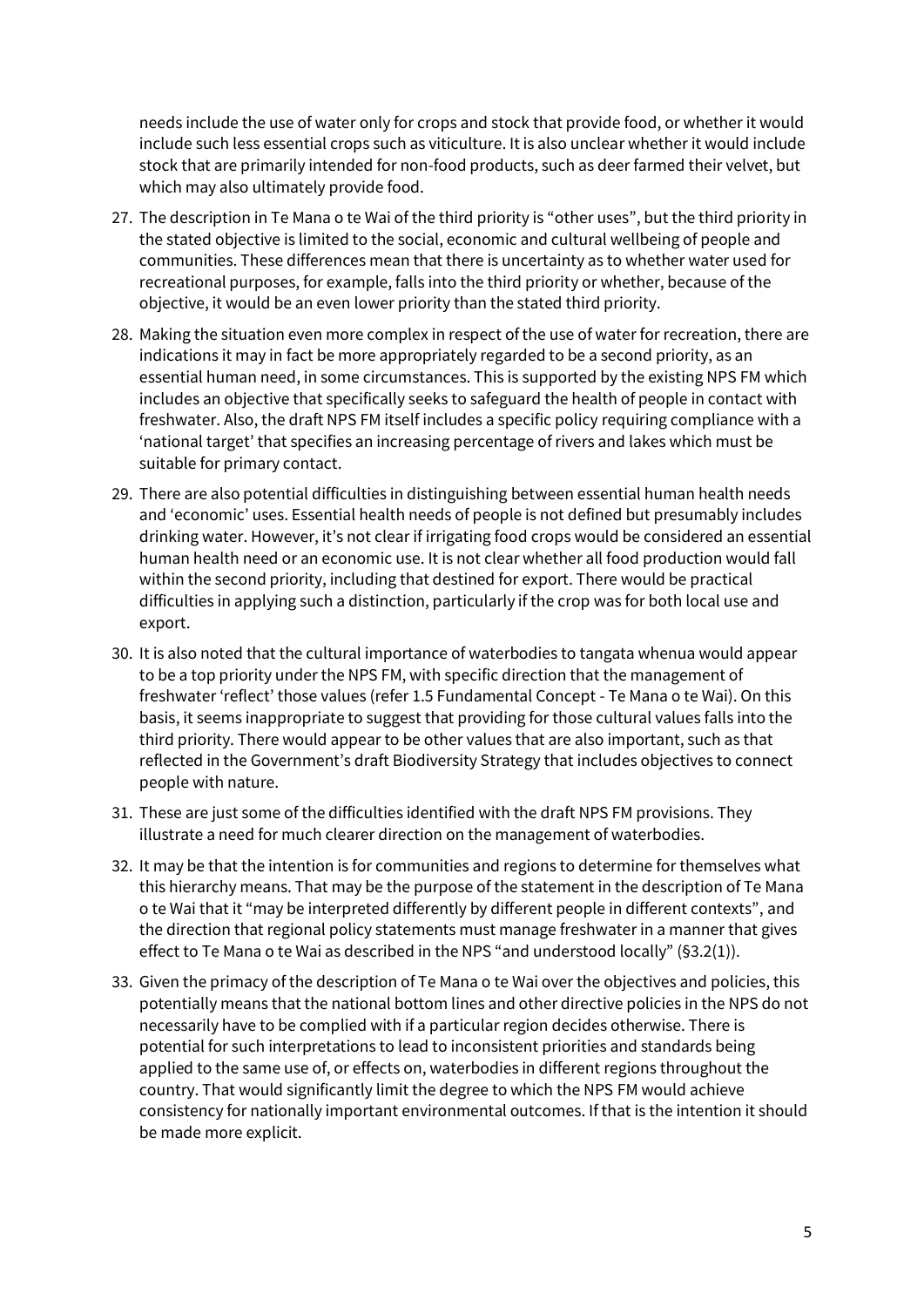34. However, the Council is of the view that there should be national bottom lines and national targets for the matters covered in the draft NPS FM and that these should be required to be applied consistently.

### *Integrated management*

- 35. One of the amendments to the NPS  $FM<sup>1</sup>$  is a requirement for regional councils to insert in their regional policy statements a requirement for district plans to include "*objectives, policies, and methods to avoid, remedy, or mitigate the cumulative adverse effects of land use on freshwater bodies, freshwater ecosystems, and sensitive receiving environments resulting from urban*  development." A second NPS FM amendment<sup>2</sup> places a requirement for territorial authorities to include objectives, policies, and methods in their district plans, at their next reviews of their plans, "*to avoid, remedy, or mitigate the cumulative adverse effects of land use on freshwater bodies, freshwater ecosystems, and sensitive receiving environments".*
- 36. We support these requirements, but consider that further direction is required as follows:
	- Our District Plan already has policy direction to consider cumulative effects. We have found that there is frequently insufficient information available to be able to make a determination on an individual consent application that may have less than minor effects. This results in 'death by a thousand cuts'.
	- We suggest that the Ministry provide more directive guidance on the wording of objectives, policies and methods that would be effective in managing cumulative effects on freshwater bodies and ecosystems and consider the specific data requirements (and their costs) to enable a robust and legally defensible decision declining consent for individual developments. This could be included either as part of the NPS-FM or wider RMA reform programme.
	- We consider that if an objective in the NPS FM is to require communities to consider the wellbeing of freshwater bodies ahead of human needs, this needs to be aligned with objectives in the National Policy Statement for Urban Development (NPS UD) to meet urban growth requirements. The NPS UD needs to define a 'quality urban environment' in a way that ensures stormwater runoff from additional impervious surfacing is managed to safeguard Te Mana o te Wai.
	- It is essential for the understanding and application of the NPS FM that the following are clarified:
		- o Directions included in a number of places in the NPS require territorial authorities to manage adverse effects on "sensitive receiving environments". This term needs to be defined in the NPS.
		- o The NPS seems to use the terms "water" and "waterbodies" interchangeably throughout the document without any apparent reason, in most cases, as to why one or the other is used. In a many cases the latter would appear to be more appropriate because of the wider range of values it encompasses. The NPS should be amended accordingly.
		- o The NPS contains directions that use the term "urban development" in a number of places. This term needs to be defined, as there are a range of

1

 $1$  §. 3.4(5) of the draft NPS FM

 $2$  §, 3.4(6) of the draft NPS FM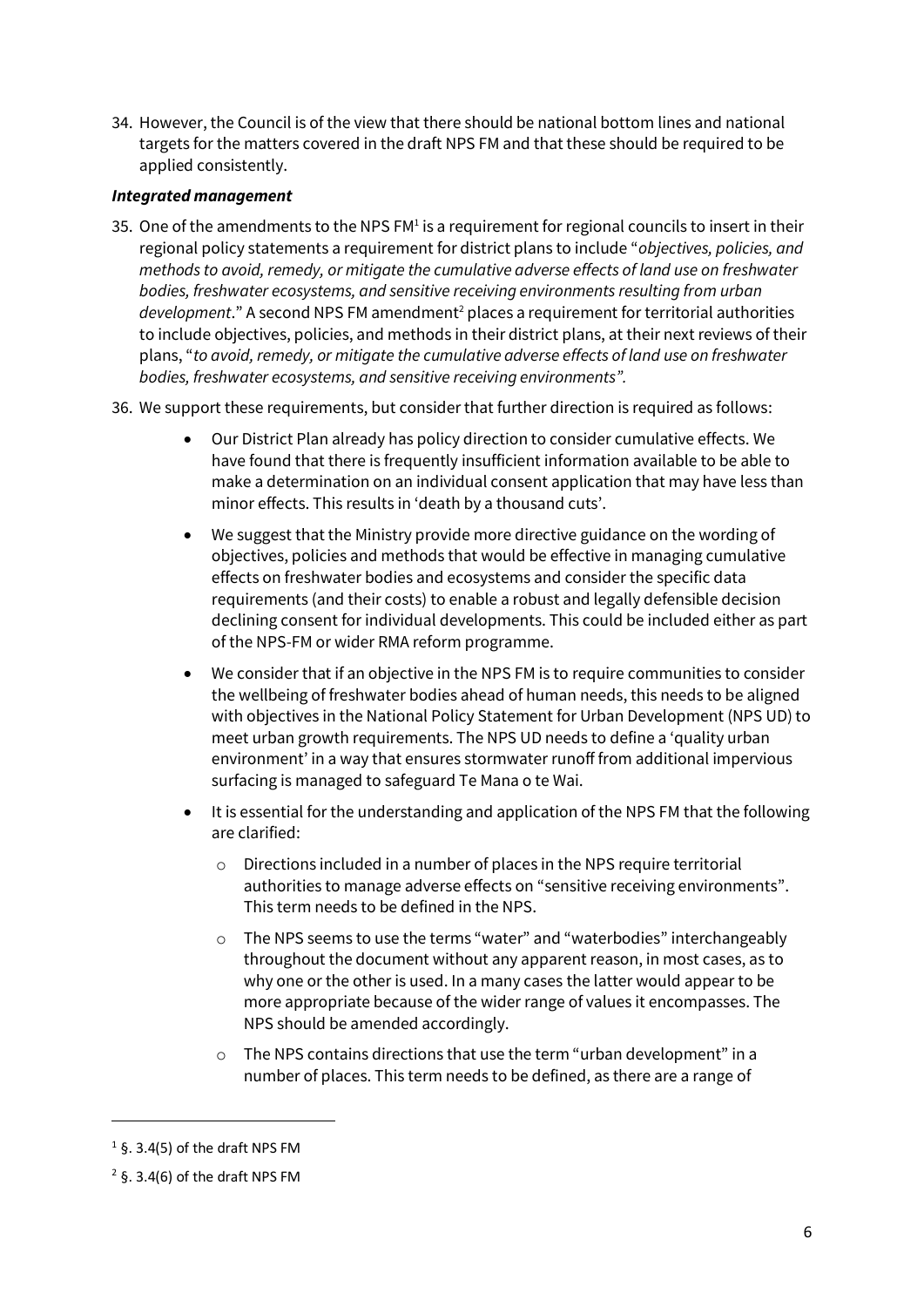activities that may or may not be considered to be urban, e.g. rural produce processing facilities and recreational activities.

o Essential health needs of people needs to be defined.

### *Inland wetlands*

- 37. Under this proposal (s3.15) regional councils would be required to protect inland wetlands from loss or degradation, as well as to restore natural inland wetlands, in their regional policy statements and regional plans. Regional councils would also be required to identify, map and maintain an inventory of wetlands within their regions.
- 38. We support this proposal.

### *Loss of habitats - streams*

- 39. The Ministry proposes in s3.16 of the NPS FM to require regional councils to avoid the loss of stream habitats by including in their regional policy statements a policy to at least maintain the extent and ecosystem health of rivers and streams in their regions. The Ministry also proposes to require regional councils to ensure through their regional policy statements and regional plans that infilling of river and streams beds is avoided, unless it is related to restoring or enhancing natural values of the stream or ecosystem, required for the operation of nationally significant infrastructure or is required for flood prevention or erosion control.
- 40. We support this proposal.

### *Fish passage*

- 41. The proposals include a requirement for regional councils to include objectives in their regional plans for fish passage in s3.17 of the NPS FM.
- 42. We support this proposal. We note that this is consistent both with the work we have undertaken to identify existing structures and with collaboration with Environment Canterbury to prioritise and remedy barriers to fish passage.
- 43. The proposed requirements should also apply to existing instream structures that are potentially barriers to fish passage and include a timeline for getting these structures modified and/or consented.
- 44. Requiring follow up monitoring of new and old/retrofitted structures to ensure they are effective in enabling fish species to pass upstream would also be beneficial. Currently there is no legislative requirement for this to occur and as a result, surveys are rarely undertaken.

### *Sampling at primary contact sites*

- 45. Regional councils would be required to undertake weekly sampling of E.coli during the swimming season (1 November to 31 March) under this proposal (s3.18).
- 46. We support increased sampling frequency of swimming sites during the swimming season. However, there needs to be greater clarity around how councils assess 'where people want to swim' is determined. We would prefer that the target for swimmable rivers applied all year, however, we would accept a staged approach. A longer swimming season, until 30 April, that that takes into account high use periods, such as school term breaks, when there will still be camping and late season swims also needs to be considered as a first step.

### *Exceptions for naturally occurring processes*

47. In s3.23 of the NPS FM the Ministry proposes to allow exceptions for waterbodies affected by naturally occurring processes so that the current state is worse than the national bottom line. Regional councils would be required to demonstrate that the poor state of the affected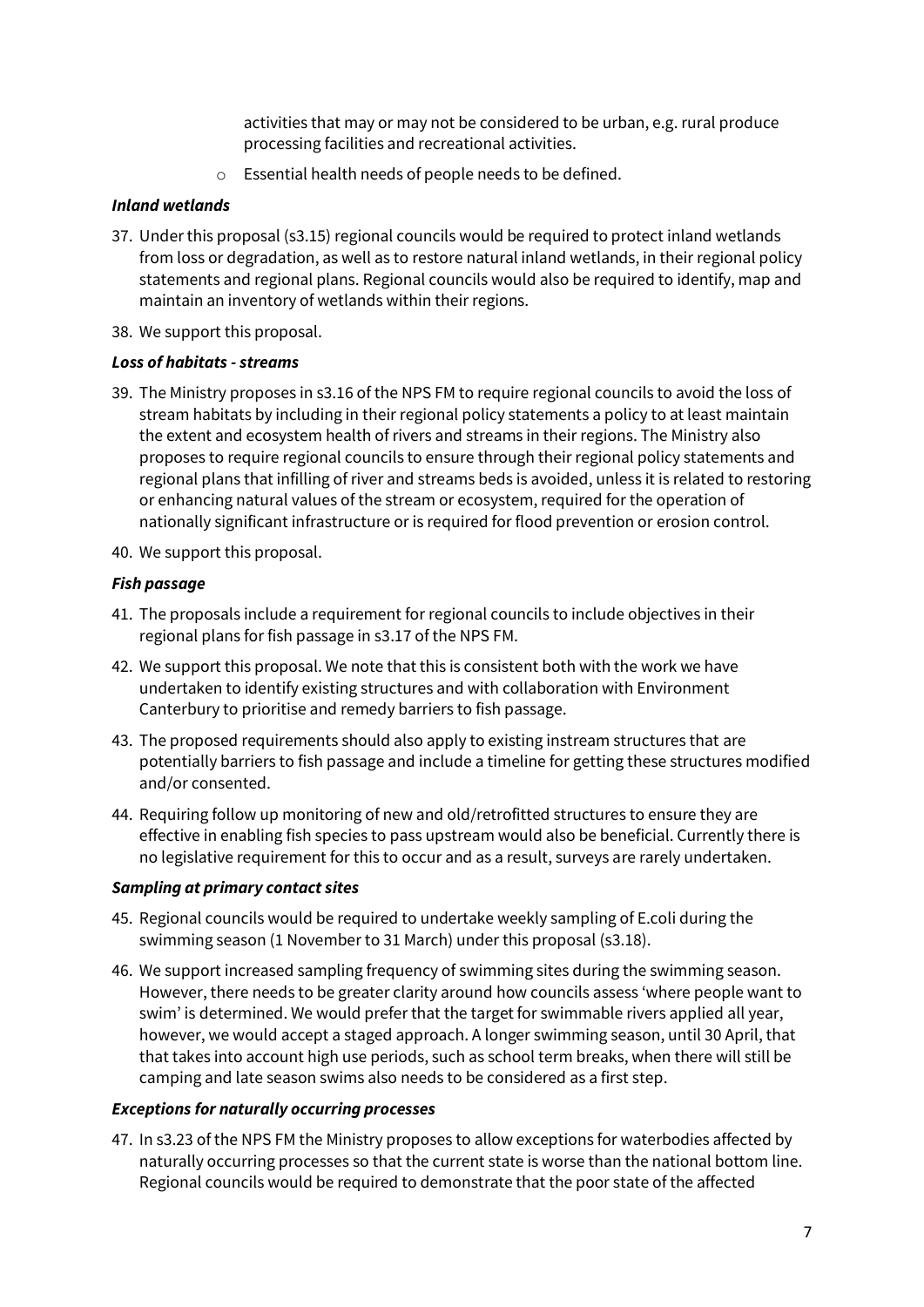waterbodies prevented the affected waterbodies from meeting the national bottom line, and would have to set a target for improvement as far as feasible given the natural processes.

48. We support this proposal.

### *Timing*

- 49. Regional councils would need to have publicly notified their "final decisions on changes to policy statements and plan" no later than 31 December 2025.
- 50. We support this proposal.

### *Threatened species*

- 51. One of the proposed amendments (in Appendix 1A) is the addition of threatened species to the list of compulsory values that regional councils must consider in their regional plans. For this new compulsory value regional councils would need to consider how to manage aquatic ecosystems to protect threatened species. The discussion document mentions fish and fish habitat.
- 52. We support this proposal in principle. We suggest that 'threatened species' in the NPS FM include not only threatened but "At Risk" species.
- 53. We note that any requirement with respect to threatened species will need to be consistent with the proposed National Policy Statement for Indigenous Biodiversity.

### *New mahinga kai or tangata whenua compulsory value*

- 54. The proposal offers two alternatives with respect to a new compulsory value:
	- 1) Combine the two mahinga kai values, which aren't currently compulsory, to create a new compulsory mahinga kai value, or
	- 2) Create a new tangata whenua compulsory value.

We support the addition of a new value. We consider that option 2 would be preferable as provision for 'tangata whenua freshwater values' can account for a larger range of values than mahinga kai and is potentially less anthropocentric (i.e. valuing the waterbody for its intrinsic value rather than to the extent that it is useful to humans).

### *New dissolved inorganic nitrogen and dissolved reactive phosphorus attributes*

- 55. Under the proposal two new attributes for rivers (dissolved inorganic nitrogen [DIN] and dissolved reactive phosphorus [DRP]), would be added to the National Objectives Framework to join the current nutrient attributes for lakes (total nitrogen and total phosphorous).
- 56. We support a national bottom line of 1 mg per litre for DIN and a national bottom line of 0.018 mg per litre for DRP, as these are consistent with ecological literature. However, we recommend that the Ministry acknowledge that natural baseline levels may differ between catchments and may require different targets for these attribute. We suggest that, similar to the sediment attribute, different classes of rivers are identified for which different target DIN and DRP attributes are set rather than having a single attribute value nationwide. This is important in some areas where soil types mean nitrogen levels are lower and 1.0 mg/L are too high.

### *New sediment attributes for rivers and streams*

57. The proposal adds a new suspended sediment attribute (turbidity) for rivers and streams and a new deposited fine sediment (percent sediment cover) attribute for 'wadeable' rivers and streams. The latter is addressed later is our submission.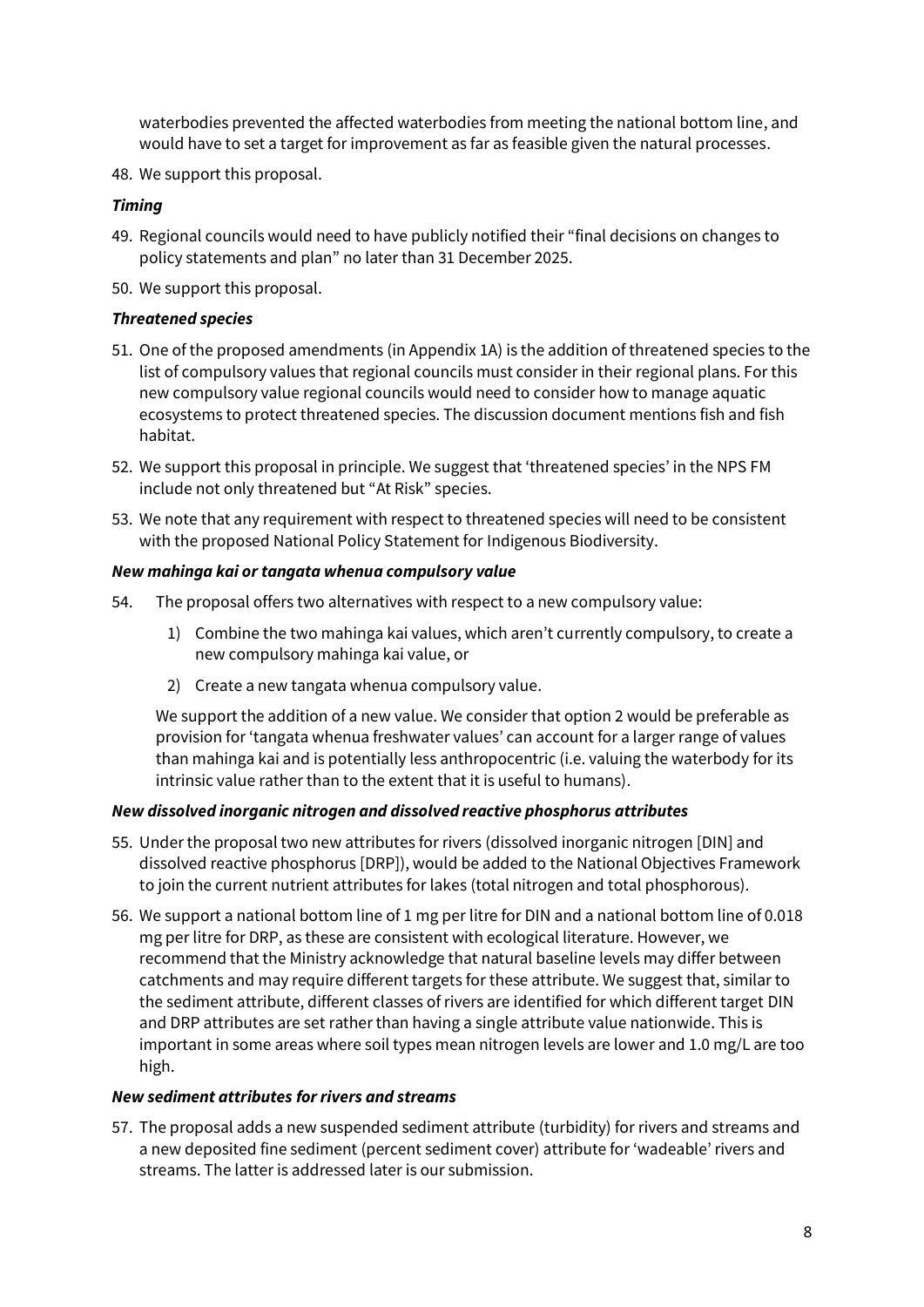- 58. We support these proposals in principle. We note that we collaborated with Environment Canterbury, developers in the building industry, the Christchurch-West Melton zone committee and other stakeholders to develop erosion and sediment control guidelines, which are used in Canterbury for developing erosion and sediment control plans required for resource consents.
- 59. We consider that the suspended sediment classes for rivers and streams (Appendix 2A Table 10 plus Appendix 2C Tables 1 and 3) are too complicated. We suggest have a smaller number of classes, or at a minimum providing more clearly defined descriptions of the 12 sediment classes.
- 60. The Council has limited experience with the FNU scale for turbidity but our understanding suggests that the National Bottom Lines set a very strict standard. We question whether the national bottom line levels for suspended sediment are too stringent, and whether any river or stream within our district could meet the national bottom line. More clarification is needed for the suspended sediment attribute, particularly around peak versus long term mean values.

## *Additional ecosystem health attributes added*

- 61. A suite of new attributes aimed at improving ecosystem health, termed 'attributes requiring action plans', are proposed to be added to the NPS FM:
	- Macroinvertebrates (two attributes) for wadeable rivers and streams
	- Fish for wadeable rivers
	- Submerged native plants for lakes
	- Submerged invasive plants for lakes
	- Deposited fine sediment for wadeable rivers and stream
	- Dissolved oxygen (four attributes: two for rivers, one for lakes and one for seasonally stratifying lakes)
- 62. In addition, a new attribute for E. coli has been added for swimming sites ('primary contact sites') in lakes and rivers that would apply during the bathing season (1 November – 31 March).
- 63. We support the two new attributes for macroinvertebrates. We note that a level of 4 to 5 indicates 'fair', and as such support a national bottom line for the Macroinvertebrate Community Index score of 4.5.
- 64. We support the inclusion of a new attribute for fish as measured by the Fish Index of Biotic Integrity.

### *Additional comments - urban waterway contaminants*

- 65. We note that the draft NPS FM does not yet make any provision for managing levels of metals in waterbodies. Contaminants such as copper, zinc, lead, aluminium, cadmium and chromium can be found in elevated levels in stormwater discharges and subsequently in urban waterways. These contaminants can have an adverse effect on ecosystem health.
- 66. We understand that further work on urban contaminants is planned to occur in 2020 and we recommend that the Ministry develop attributes for inclusion in the NPS FM to address metals in waterways.
- 67. We also recommend that the Ministry act to address at least one source of heavy metals in stormwater: copper from brake pads. We are aware that alternatives to copper brake pads exist and can be purchased in New Zealand but currently there is little or no awareness or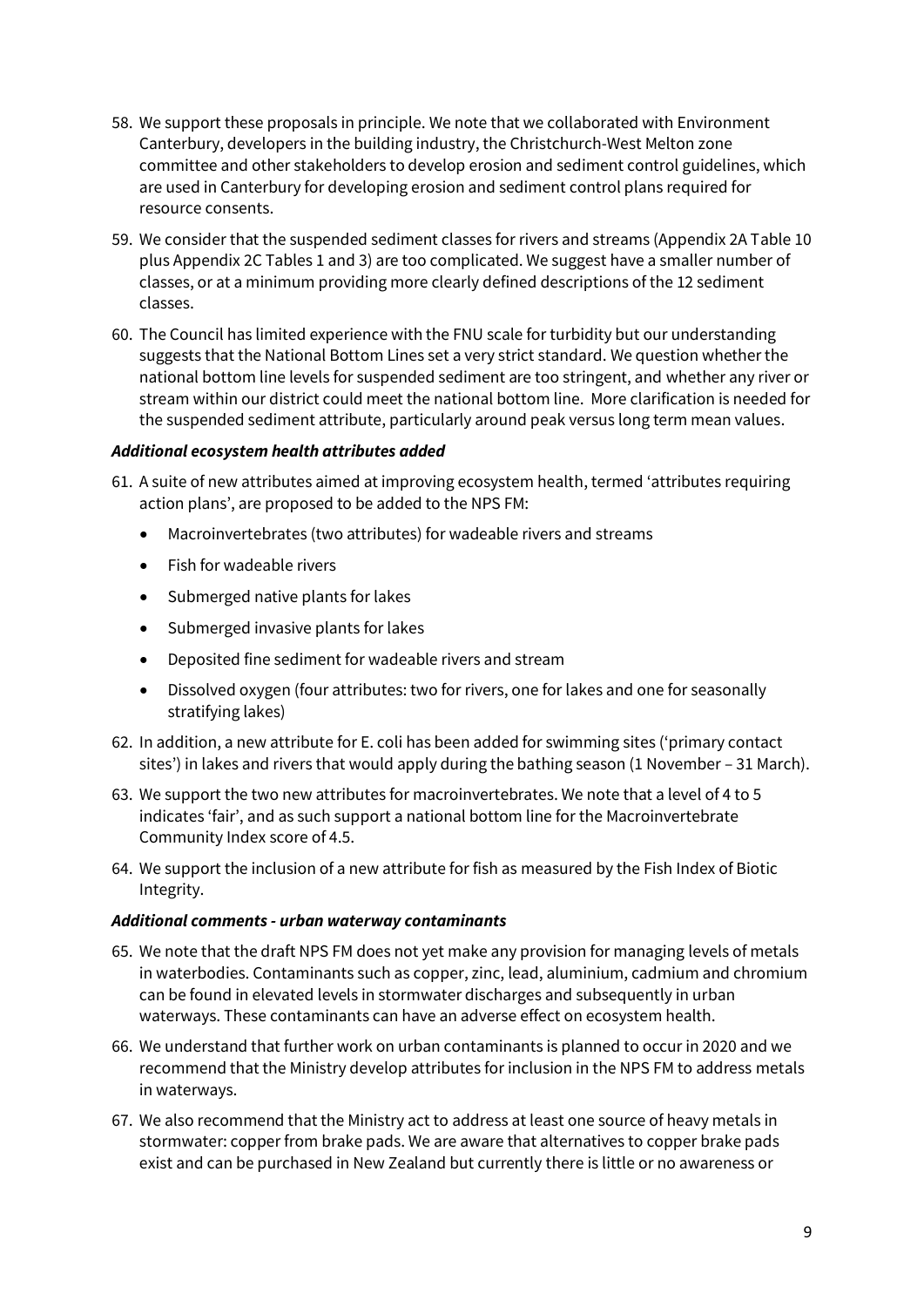incentive to do so. We recommend that copper-containing brake pads are regulated at a national level.

*PROPOSED NEW NATIONAL ENVIRONMENTAL STANDARD FOR FRESHWATER*

# *General*

68. We support in principle a new NES Freshwater, which can provide greater consistency in management of New Zealand's freshwater bodies.

# *Part 1*

- 69. Clarification is needed concerning when/whether provisions of the NES Freshwater need to be implemented in regional plans, district plans or both. While many of the provisions clearly only apply to regional plans (e.g. infilling the bed of a river), others will apply to district plans (e.g. vegetation clearance and earthworks in wetlands outside of the part of the wetland that can be considered in the 'bed' of the water body (i.e. the wet part of the wetland, not the land margins covered in wetland vegetation). Part 1 of the NES Freshwater needs to specify which rules are intended to be implemented in which plan.
- 70. The NES Freshwater notes that regional councils may include rules in their plans that are more stringent than those required by the Standard. If some rules are intended to be implemented in district plans, section 2 should also apply to rules in district plans.
- 71. It would also be useful to specify that district plans can have less stringent standards where regional plans already require a resource consent for the same activity or to specify that regional and district plans should not include rules that require a resource consent for the same activity where the same effects are being managed. This will enable better integrated plans at the regional and district levels.

# *Part 2 –Subpart 1 Wetlands*

- 72. In general, we support the inclusion of provisions to provide protection for wetlands, with the following observations and recommendations.
- 73. We suggest that the term 'indigenous vegetation destruction' is used rather than 'vegetation destruction' to avoid misreading of the rules and confusion with other potential plan rules or definitions that may relate to other kinds of vegetation destruction.
- 74. We note that there is no further definition of 'significance' in this context. How is this meant to be understood/determined by plan administrators? Will guidance on determining significance be forthcoming in the National Policy Statement on Indigenous Biodiversity? Regardless, the term should be defined in this context as it cannot be assumed that a definition in another NPS would clearly apply to these provisions.
- 75. We support in principle policies and rules that will halt the loss of natural wetlands and streams.
- 76. We note that if the full extent of the wetland has been correctly mapped, additional 10 metre setbacks should not be necessary at least in urban environments because the Resource Management Act definition of 'wetland' includes "land water margins that support a natural ecosystem of plants and animals that are adapted to wet conditions".
- 77. Some of the proposed rules could impose significant restrictions on neighbouring landowners for benefits that are not immediately obvious. For example, earthworks within 10 metres of a natural wetland becomes a non-complying activity unless they are for the purpose of restoring the wetland or are educational or recreation activities. This captures ordinary gardening activities and roadworks on Council-owned roads.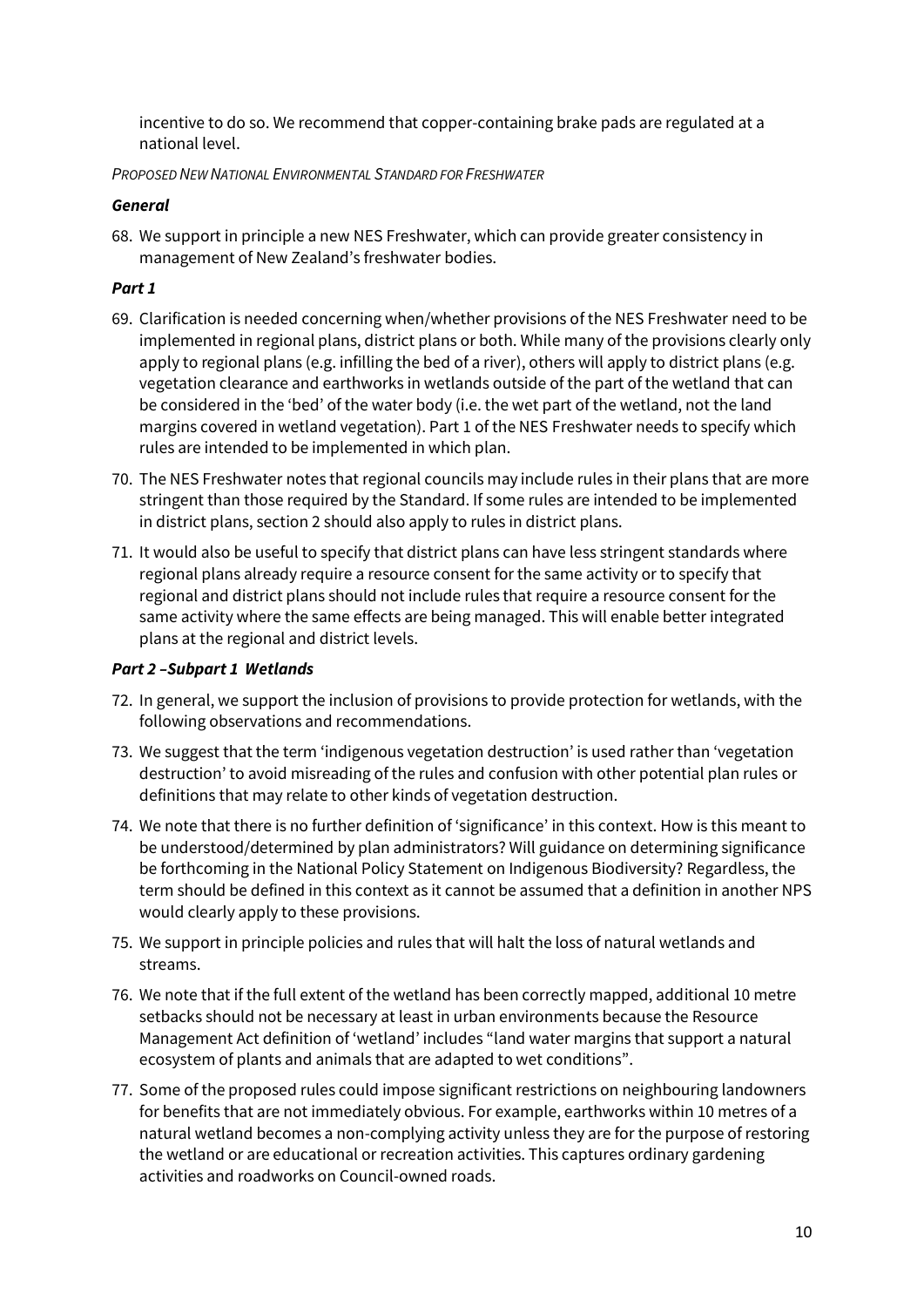- 78. We suggest that either the wetland setback rules should be removed or an exception should be made for sites with urban zoning adjoining a wetland. If the intention is to provide a 'buffer' area that wetlands can grow in to there should be specific policy direction in the NPS FM supporting this. A buffer zone would seem to be more appropriate/likely to occur in rural areas.
- 79. The recently gazetted National Planning Standards include a definition for "earthworks". Rather than introducing an additional definition for "earth disturbance" when the definitions are largely similar with only a few exceptions, it would be simpler to use the Planning Standards definition of "earthworks" and then include the exemptions in the NES Freshwater rules. This would avoid plans needing to have multiple similar definitions for "earthworks" when the NES is implemented (also noting that mandatory direction 14.1 of the Planning Standards does not allow local authorities to have definitions that are synonyms of definitions in the Planning Standards).
- 80. We consider that requiring a Discretionary resource consent for earthworks or vegetation clearance or earthworks for education or recreation purposes is unnecessarily restrictive. For example, this would require thousands of dollars in consenting costs to put up an interpretive sign in Travis Wetland. What are the actual environmental effects that justify that cost? Potentially taking soil samples would also require a resource consent under the proposed rules. We recommend a minimum permitted earthworks standard that would enable conservation activities including access tracks for pest control maintenance; educational and interpretation activities; and environmental research and monitoring facilities.
- 81. The rules in the NES set out a hierarchy of priorities for activities in wetlands (i.e. conservation activities, education or recreation activities, public flood control and nationally significant infrastructure are more acceptable than other activities) but this is not reflected in the objectives and policies in the NPS FM which include blanket policies such as: "There is no further loss or degradation of natural inland wetland." How will an application for a Discretionary activity under the NES Freshwater be able to show that it is consistent with that policy? Policies 8 and 9 should be revised to reflect that in some circumstances vegetation destruction or earthworks may be acceptable.
- 82. We note that the vegetation destruction rules do not allow for any level of customary harvesting in natural wetlands. The draft Biodiversity Strategy on which the Department of Conservation is currently consulting includes objectives such as "current and future generations connect with nature". Some of the provisions in the NES Freshwater, however, seem to discourage recreational and customary access to wetlands. This access is necessary to encourage a sense of kaitiakitanga in local communities.

### *Part 2 Subpart 2 River infilling*

- 83. We support in principle rules that would place some restriction and controls on infilling of rivers and streams.
- 84. We recommend adding provisions to provide similar restrictions and controls concerning infilling of lakes and ponds.
- 85. We also recommend that in addition to exemption for nationally significant infrastructure that exemptions also apply to operation and maintenance of public infrastructure, such as bridges and monitoring equipment.
- 86. "Infilling" needs to be defined as potentially this could apply to backfilling around supports for more or less any structure or planting in the bed of a waterbody. This would potentially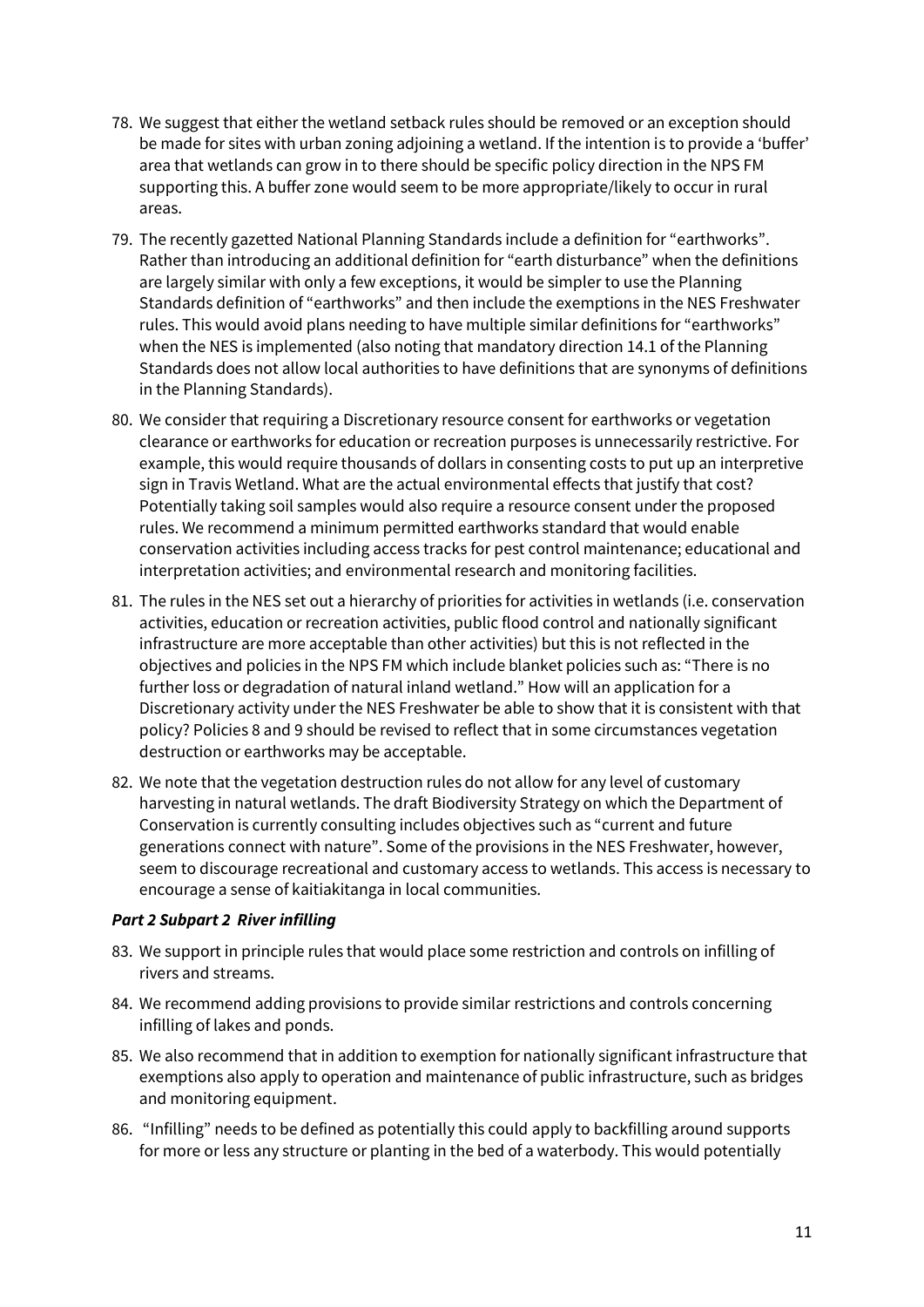lead to a default Discretionary activity status for any activity requiring earthworks in the bed of a water body.

87. We support Discretionary activity status for flood prevention and erosion control works in the bed of a water body subject to clarification requested above that district plan rules can be more stringent that the NES. Potentially in natural coastal wetlands, more stringent provisions may be necessary in order to give effect to the New Zealand Coastal Policy Statement.

### *Additional comments – environmental management plans*

- 88. The draft NES Freshwater proposes to require farms to have farm management plans that include freshwater 'modules'. We support mandatory farm management plans.
- 89. We also note that industrial premises can also discharge contaminants to land, air, stormwater and surface water from site activities, but these contaminants are not required to be managed consistently. This gap is not adequately covered by discharge consents or the Hazardous Substances and New Organisms (HSNO) Act. For instance, scrap metal is not a hazardous material, but metal processing activities can produce residues that are toxic to aquatic ecology when entrained in stormwater. Requiring environmental management plans for industrial sites that include drainage plans, preventative maintenance, and spill procedures is one method that could be used to promote better management practices and environmental stewardship.

*PROPOSED NEW STOCK EXCLUSION SECTION 360 REGULATIONS*

- 90. We support regulations to exclude livestock at and near waterways.
- 91. In addition, we support provisions or incentives that encourage setbacks to be planted in order to inhibit runoff.

#### *ACTION FOR HEALTHY WATERWAYS PROPOSALS*

#### *General comments*

- 92. There are a number of other proposals in the discussion document *Action for Healthy Waterways*. These are less developed than the proposals for the NPS FM, NES Freshwater and stock exclusion regulations.
- 93. We are hopeful that robust and comprehensive consultation will be undertaken with the proposals outlined in the discussion document and addressed in our submission below.

### *Resource Management (Measurement and Reporting of Water Takes) Regulations 2010 amendment*

- 94. The Ministry is proposing to amend the Resource Management (Measurement and Reporting of Water Takes) Regulations 2010 to make telemetering of water takes mandatory.
- 95. We consider that where there are water measuring devices that are capable to telemeter data this may be appropriate. However not all water takes meet this requirement, for a variety of reasons, including:
	- Older analogue water take measuring devices that must be read manually are not capable of providing automatic data, although some may be able to be retrofitted with this capability at some cost to the water take user.
	- The manner in which some wells are constructed precludes having a water measuring device for the well itself. There may be meters on a pumping station for example, rather than on the individual wells from which it pumps. Knowing which well a pumping station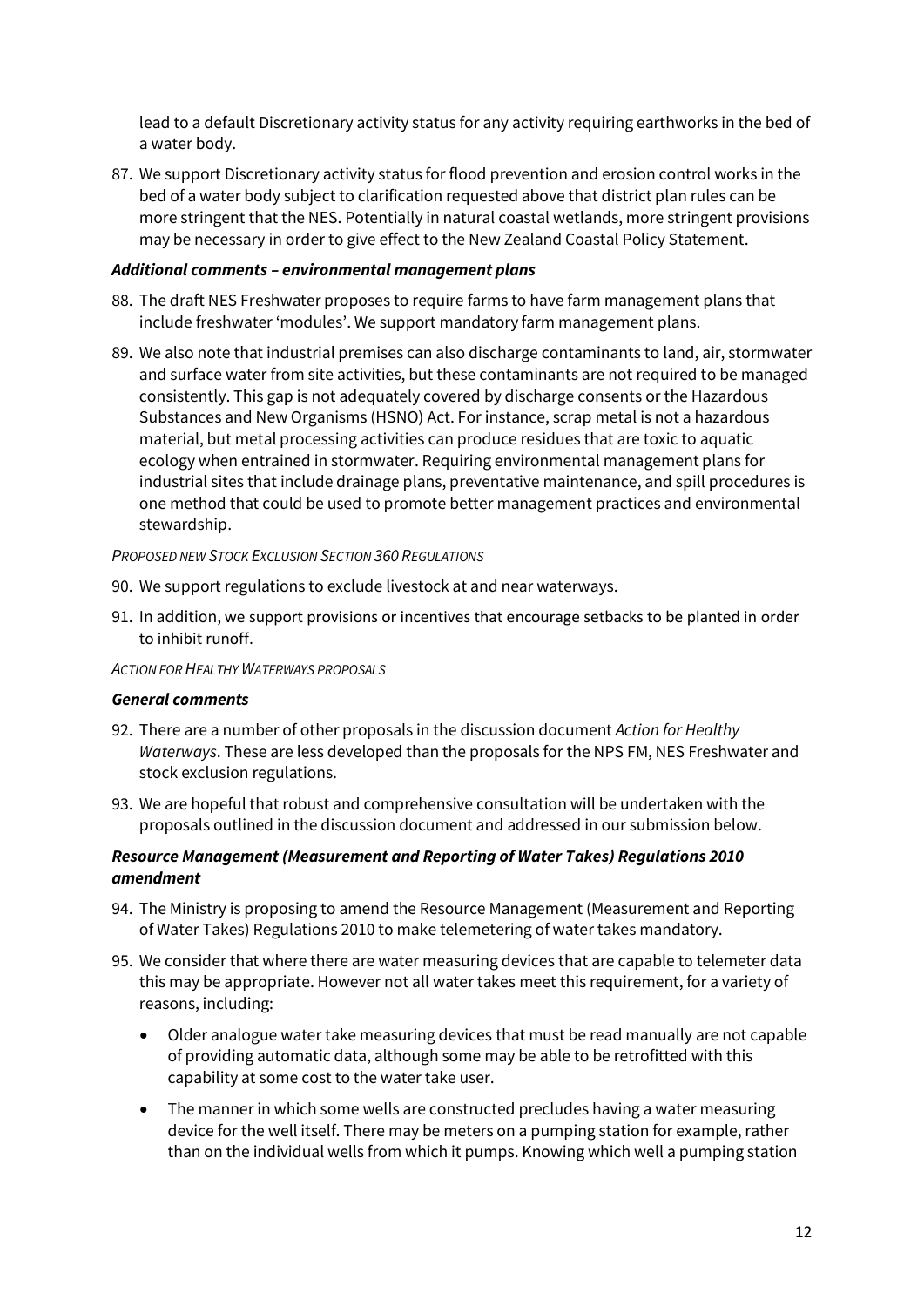is drawing from at any particular time allows for virtual metering in which the take from each well can be determined.

- It will be difficult to provide telemetered data from some remote sites due to a lack of coverage. What is proposed in these instances? Could a data logger be installed and the data be submitted on a regular basis (say monthly) to the regional council?
- 96. Many community water suppliers could be affected by the proposal for any or all of the reasons noted above. The costs for telemetering provided in the discussion document are arguably optimistic, and given this, along with the proposal to begin to take effect only two years after the regulations come into force may prove extremely challenging for community water suppliers, particularly when added to other new requirements. We consider that additional time should be provided to allow for community water suppliers to conduct adequate long-term planning to implement any new water take measurement regulations.
- 97. We recommend that the Ministry work closely with community water suppliers to ensure that any amendments to the water takes regulations will not disproportionally adversely affect them.

### *New National Environmental Standard for Wastewater Discharges and Overflows*

98. A new national environment standard is proposed for wastewater to include:

- minimum treatment standards
- targets or limits on volume and frequency of wet weather overflows
- methods for monitoring compliance
- approaches for incorporating culturally-acceptable wastewater treatment processes
- 99. We support the intent of the proposal but recommend that the Ministry consider whether the proposal is somewhat inconsistent with the RMA with its requirements to base contaminant concentrations/loads on effects in the environment after reasonable mixing. A set of national targets or limits for wastewater overflows implies a 'one size fits all' approach that would take little or no account of the receiving environment.
- 100. We also note that the cost of reducing overflows is significant and that resourcing could pose a difficult challenge for network operators. We suggest that limits should be tailored to communities' ability to afford the target achievement. It may well be that this may need to be spread over two generations. Emphasis should be on developing a realistically achievable 'improvement plan' with intermediate targets and timeframes. Wet weather overflow improvements require expensive flow monitoring and network modelling to understand and identify improvement opportunities.
- 101. We consider that national measures for treated wastewater quality need to be relevant to the treatment system and receiving environment (e.g., treated wastewater ponds have high total suspended solids, mostly algae, so effects are visual rather than environmental).
- 102. We note that, in reference to methods for monitoring compliance for overflows, this can only be done fairly through modelling with actual results compared against the model over time.
- 103. With respect to incorporating culturally acceptable wastewater treatment processes, this will require active and on-going engagement with iwi, as well as understanding of each treatment system and reuse and/or disposal options. Alternatives to direct discharges to water are possible but in some instances may be impractical or unrealistically cost prohibitive.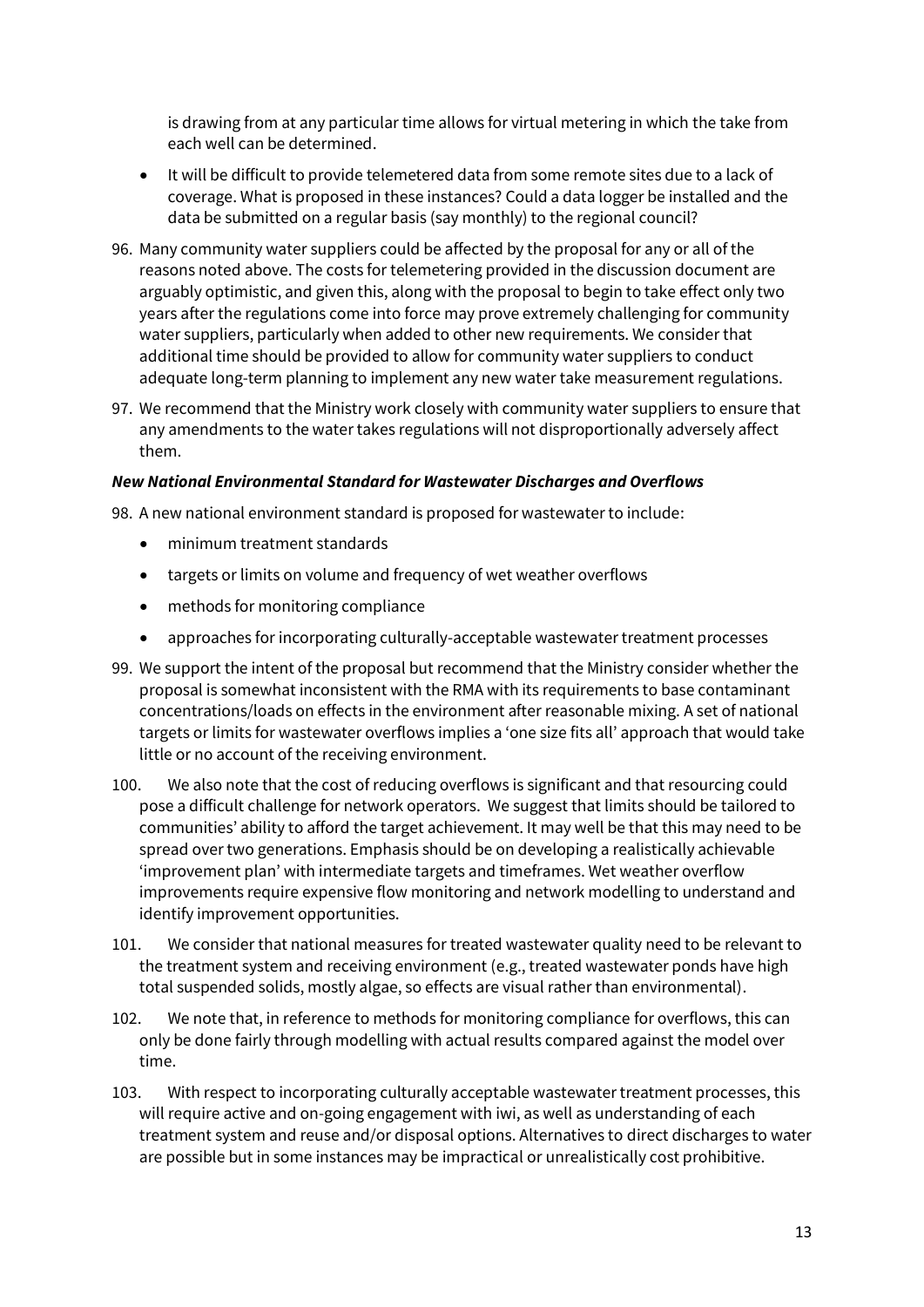- 104. We wish to draw the Ministry's attention to the following observations concerning wastewater networks, discharges and overflows.
	- 1) It must be acknowledged that constructed overflow points in a wastewater network are a necessary part of the network design to safeguard public health. Without these designed overflow points, discharges that occur will otherwise be onto public roads or onto private properties.
	- 2) We agree that targets and limits should be set to reduce overflow frequency and volume over time but given the very high cost of measures to reduce overflows the targets and timeframes must be tailored to a community's ability to afford the target achievement. This may mean that timeframes for target achievement will be longer.
	- 3) If the overall aim is to improve water quality, in scientific terms, in our rivers and streams then capital expenditure on overflow reduction measures may be less effective in achieving that outcome than other less expensive stormwater treatment measures. Doing so however will not address the cultural concerns associated with overflows.
	- 4) The setting of improvement targets for wastewater overflows can only be done with a clear understanding of the current wastewater network system performance. This requires the development of a hydrodynamic model of the network and flow measurement in the network in both wet and dry weather conditions to calibrate the model so that the model closely reflects actual flows and overflows in the network. Smaller network operators may require financial assistance to develop and run these network models. The models can then be used to determine what measures best reduce overflows so that expenditure can be accurately targeted to those measures and that there is confidence that "best bang for buck" is being achieved.
	- 5) A wastewater network model is the only fair way to assess compliance with any standard, providing the basis of the model output (frequency and volume of overflow) is derived from a long time series rainfall record of at least 10 years. Use of the model in this way removes the inherent short term variability of rainfall and antecedent soil moisture conditions that impact inflow and infiltration into a network. The rainfall record used needs to be updated for currency approximately every five years so that variability due to climate change effects on rainfall events are incorporated.
	- 6) Advances in technology are making the monitoring of levels in a network cheaper and simpler. Monitoring of a portion of overflows is recommended. The overflows chosen for monitoring need to be those that activate most frequently in rain events. This monitoring will assist in verifying the model predictions against reality, and can be used as the trigger for notification of an overflow event and public reporting. They can also be used to warn of an impending overflow that may trigger other mitigation measures.
	- 7) A community's ability to meet a given overflow reduction target will be dependent on a range of parameters including the age, pipe material and integrity of the piped network, the integrity of the private property laterals, the number of illegal private stormwater connections to the network, the catchments flooding frequency and resulting inflow into the sewer network (how low lying the catchment is). These factors and the options available to reduce overflows will mean that different communities will have very different abilities to meet any set targets.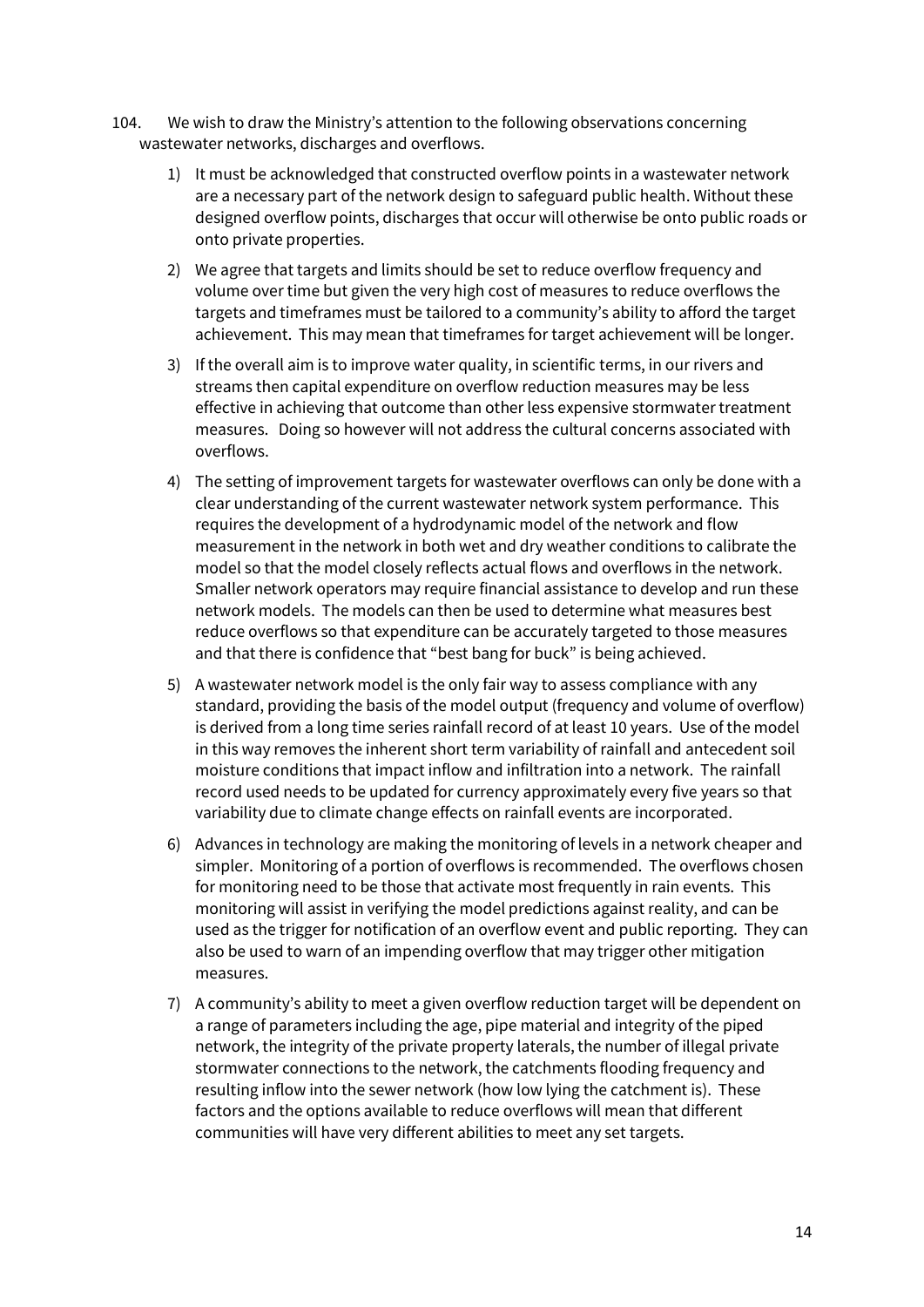- 8) It is recommended that each network operator for communities that currently have overflows be required to develop an overflow reduction plan by a certain date. The overflow abatement plan should as a minimum require:
	- o A timeframe to develop a network model
	- o Model calibration to determine current system performance
	- o Optimised measures to reduce overflow frequency and volume
	- o Community consultation on which measures and which overflows to work to improve
	- o Long Term Plan financial commitments to achieve community agreed targets
- 9) Government-set targets (bottom lines) will underpin what each community decides in terms over its own overflow reduction measures and how they fit with other initiatives to improve river and stream water quality.
- 105. We support national reporting of wastewater overflows for both wet weather events and dry weather events. This is currently done through the Water New Zealand National Performance Review – Three Waters Benchmarking, which most but not all local authorities take part in on an annual basis (see below). Link to Water NZ website: [https://www.waternz.org.nz/Category?Action=View&Category\\_id=966](https://www.waternz.org.nz/Category?Action=View&Category_id=966)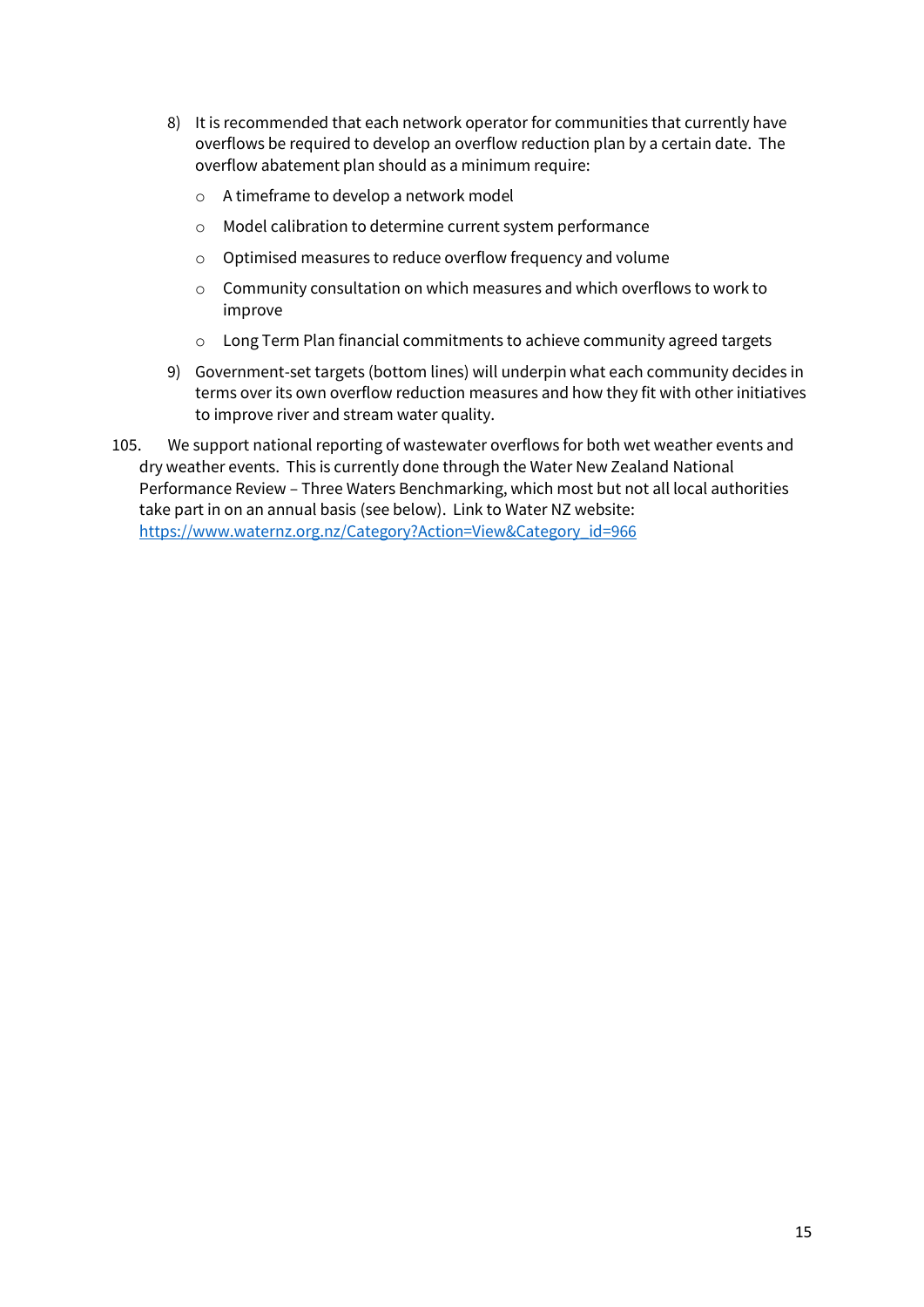#### Wet weather overflows per 1000 connections to the wastewater network

Councils are categorised by the most sophisticated approach they have in place to record wet weather overflows (e.g. a council with calibrated hydraulic models, may also collect information through verbal reports and SCADA Monitoring)



Dry weather overflows per 1000 wastewater properties serviced listed by cause The graph distinguishes between dry weather overflows caused by blockages or mechanical failures (including power outages). Rotorua, Palmerston North and Southland were unable to distinguish the cause of their dry weather overflows - in these instances all dry weather overflows have been assigned to blockages as a default.



Grey  $\frac{1}{2}$ Hamilton Hastings  $\checkmark$ Hauraki  $\overline{\mathcal{L}}$ Horowhenua IJ Invercaroill Kaipara Kapiti Coast Mackenzie IJ Manawatu ⊻ Masterton ⊽ Napie  $\frac{1}{2}$ Nelson  $\checkmark$ New Ply  $\leq$ Opotiki Otorohaunga Palmerston North Queenstown-Lakes Rangitikei  $\vee$  $\frac{1}{2}$ Rotorua Ruapehu  $\frac{1}{2}$ Selwyn South Taranaki  $\vee$ South Wairarapa  $\frac{1}{\sqrt{2}}$ Southland Stratford Tararua  $\frac{2}{3}$ Tasmar Taupo  $\backslash\!\!\backslash$ Tauranga V Thames-Coromandel Timaru Waikato  $\checkmark$ Waimakariri  $\frac{2}{3}$ Waipa Wellington Water Western Bay of Plenty  $\frac{2}{3}$ Whakatane

Whanganui

2017/18 Participants

.<br>Ashburtor

Auckland Auckland Council

Central Otago

Christchurch

Clutha

Dunedin

Gore

Far North

 $\sqrt{ }$  (AII)

IJ

106. We request that the Ministry work closely with wastewater network operators, iwi and local communities in order to determine the best approach to managing wastewater overflows.

#### *National Environmental Standard for Sources of Human Drinking Water amendments*

- 107. The Ministry is proposing some changes to the current NES for Human Drinking Water Sources. Some changes are aimed at providing better guidance, such as providing direction on setting source water risk management areas and defining activities that must be assessed as potential risk to sources of human drinking water. We support these changes in principle.
- 108. We also support in principle the development of "*a new approach for managing specific contaminants in source waters, including nitrate-nitrogen*". We strongly recommend using a precautionary approach in managing contaminants in sources of human drinking water. Further, in light of emerging information about the effect of nitrate on human health, we consider that this is urgently needed and strongly recommend that the Ministry employ a risk-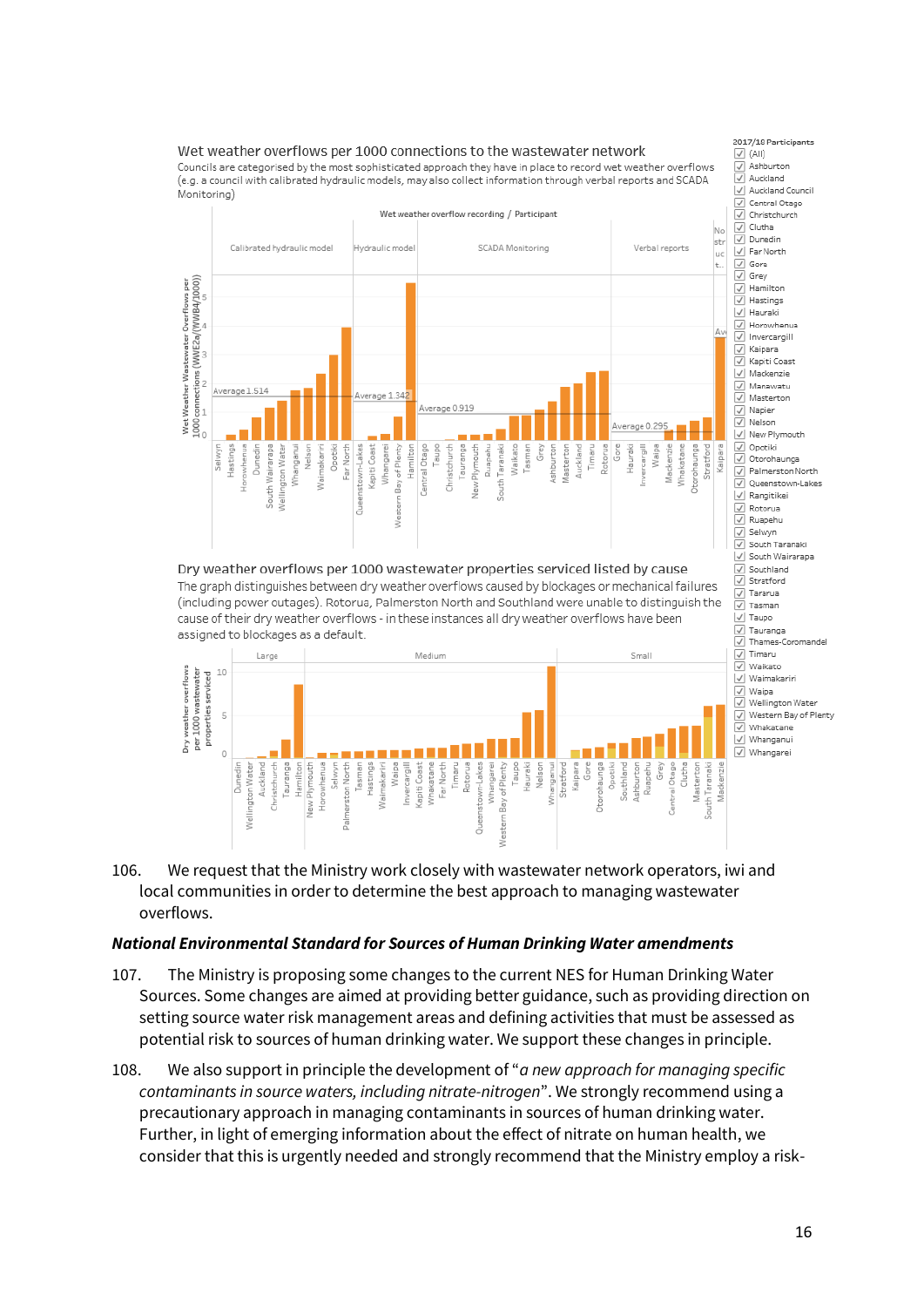averse approach in any limit or target setting for nitrates in drinking water sources while further research is undertaken about the health impacts of nitrates in drinking water.

- 109. We also support a more risk adverse approach for the monitoring of other emerging contaminants. To support this approach, we request the current four-yearly groundwater pesticide survey, currently carried out by ESR for regional councils, continues to monitor for emerging organic contaminants be undertaken more frequently and be led by central government.
- 110. Additional amendments are proposed that would require regional councils and territorial authorities to place 'appropriate' controls on development and use of land in source water risk management areas, including reviews of plans and rules for activities within the source water risk management areas. We support this in principle, noting that we may have further comment when the NES for Human Drinking Water consultation occurs in 2020.
- 111. We request that the Ministry work closely with territorial authorities in developing amendments to the NES for Human Drinking Water Sources. As a drinking water supplier we are committed to providing high quality drinking water for which treatment is not needed for groundwater-sourced supplies. This commitment requires a high quality groundwater water source to be maintained.

## *Resource Management Act 1991 amendment for a new freshwater planning process*

112. The Council will be separately submitting on the Resource Management Amendment Bill.

### *Wastewater risk management plans*

- 113. Risk management plans are proposed for wastewater network operators, which would need to identify risks to the environment, people and social/cultural issues as well as how those risks would be managed.
- 114. We support this proposal in principle, reserving the right for further comment when more details are provided in a future consultation. We note that the development of wastewater network risk management plans could be substantive work that wastewater network operators may find challenging to undertake. It could be that they follow a similar format that required for drinking water safety plans.

### *Stormwater risk management plans*

- 115. The Ministry proposes that stormwater network operators are required to prepare stormwater risk management plans that would encompass their entire stormwater networks. The discussion document notes that many local authorities have stormwater management plans that consider risks to the environment, people and property.
- 116. We support this proposal and note that the Council is developing stormwater management plans for our stormwater network. While our stormwater management plans are water-quality focused they could also meet the purpose of risk management plans.

### *National guidance on stormwater*

- 117. National guidance on 'green infrastructure' and water sensitive design is proposed. Green infrastructure has potential to control contaminants close to source and to be a means to encourage at-source control.
- 118. We strongly support this proposal, and recommend that in addition to national guidance statutory and non-statutory incentives should be put in place to incentivise change.

### *New Water Services Act*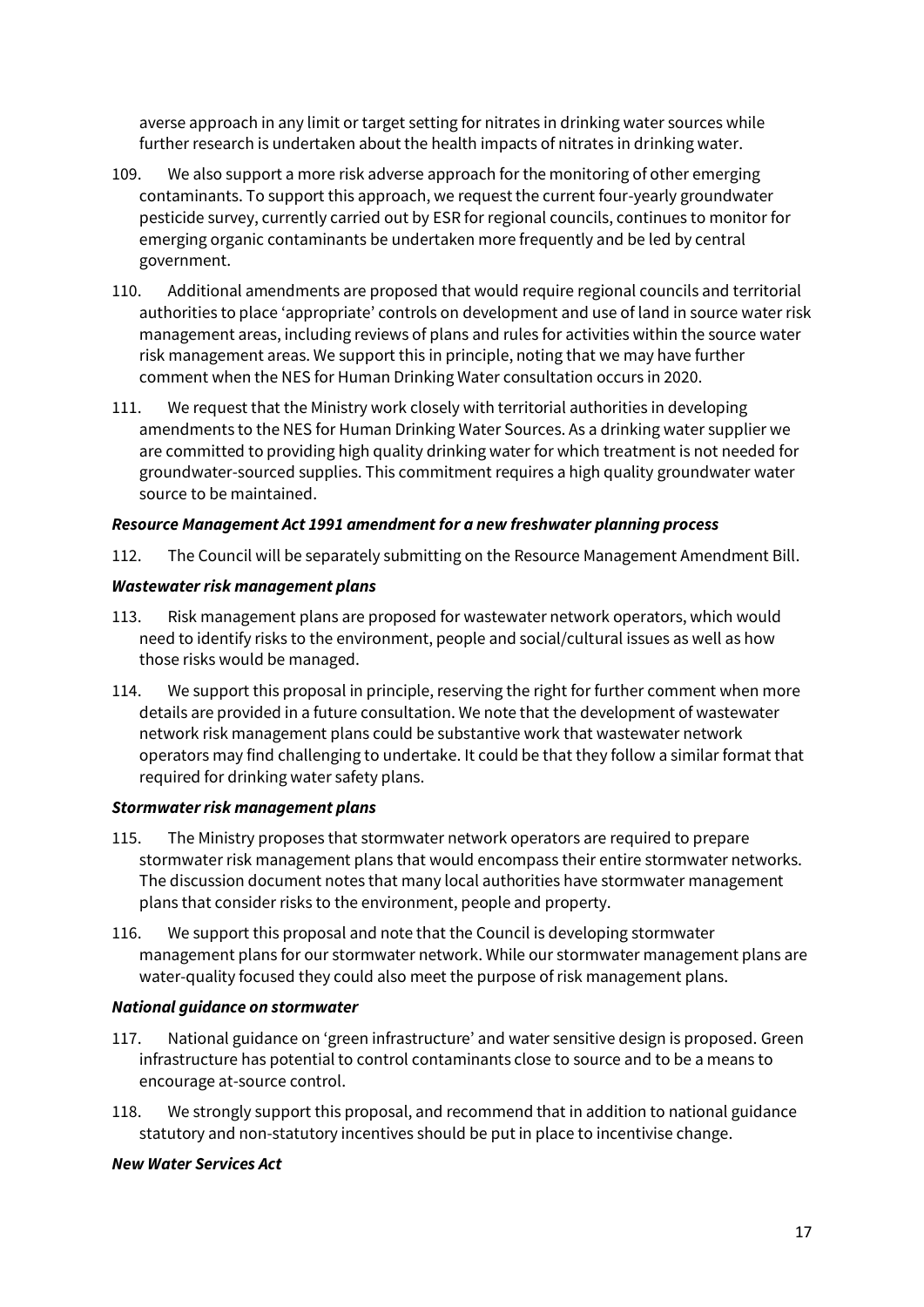- 119. The Ministry has identified elements that would be included in a new Water Services Act, such as:
	- a requirement for wastewater network operators to report annually on nationallyprescribed environmental performance measures
	- a requirement for stormwater networks to report annually on a set of national environmental performance measures
- 120. We note that all local authorities already report on mandatory non-financial performance measures to the Department of Internal Affairs. These could be expanded to include other performance measures. We also note however that the DIA never provides a national summary of the results of these non-financial performance measures, so the purpose of the reporting should be considered, before imposing additional administrative requirements on local authorities.
- 121. It is unclear in the discussion document what other requirements would be included in this Act. Risk management plans for wastewater and stormwater networks are proposed but the mechanism to require these was not clear.
- 122. We support nationally consistent reporting and suggest that Water New Zealand assist with this, as they conduct annual water services benchmarking surveys.
- 123. We note that performance measures as proposed in the discussion document could augment or replace levels of service in the Activity Management Plans prepared for long term plans. It would be useful if performance measures are able to be adapted for this purpose.
- 124. In response to one of the elements for a proposed wastewater network annual report, 'sludge disposal practices' we suggest a change in thinking and language, e.g. 'biosolids reuse opportunities' in the first instance then biosolids disposal practices. Further, we are aware that there are already Guidelines for Beneficial Use of Organic Materials on Land<sup>3</sup>.
- 125. We have identified an additional element we suggest to be included in the proposed wastewater network annual report: nuisance pests (e.g. midges).

### *Sediment*

- 126. The discussion document suggests a time period concerning the amount of sediment deposited in an estuary (possibly five years) after which it is proposed to require regional councils to implement further measures to control deposited sediment. This relates to the addition of a new attribute requiring an action plan (deposited fine sediment, table 18) in the draft NPS FM. The NPS FM itself makes no reference to sediment in estuaries nor a time period after which some assessment would need to be made about reduction of deposited sediment in estuaries.
- 127. We consider that five years is a short period over which to measure sediment accumulation in an estuary. We suggest that to avoid a long delay in measuring change it may be necessary to allow deposition rates to be inferred from suspended sediment monitoring.

### **Conclusions**

1

- 128. In summary:
	- We wholly support measures to protect our freshwater taonga.

<sup>3</sup> Water New Zealand, 2017. Accessed online at [https://www.waternz.org.nz/Article?Action=View&Article\\_id=1212](https://www.waternz.org.nz/Article?Action=View&Article_id=1212)